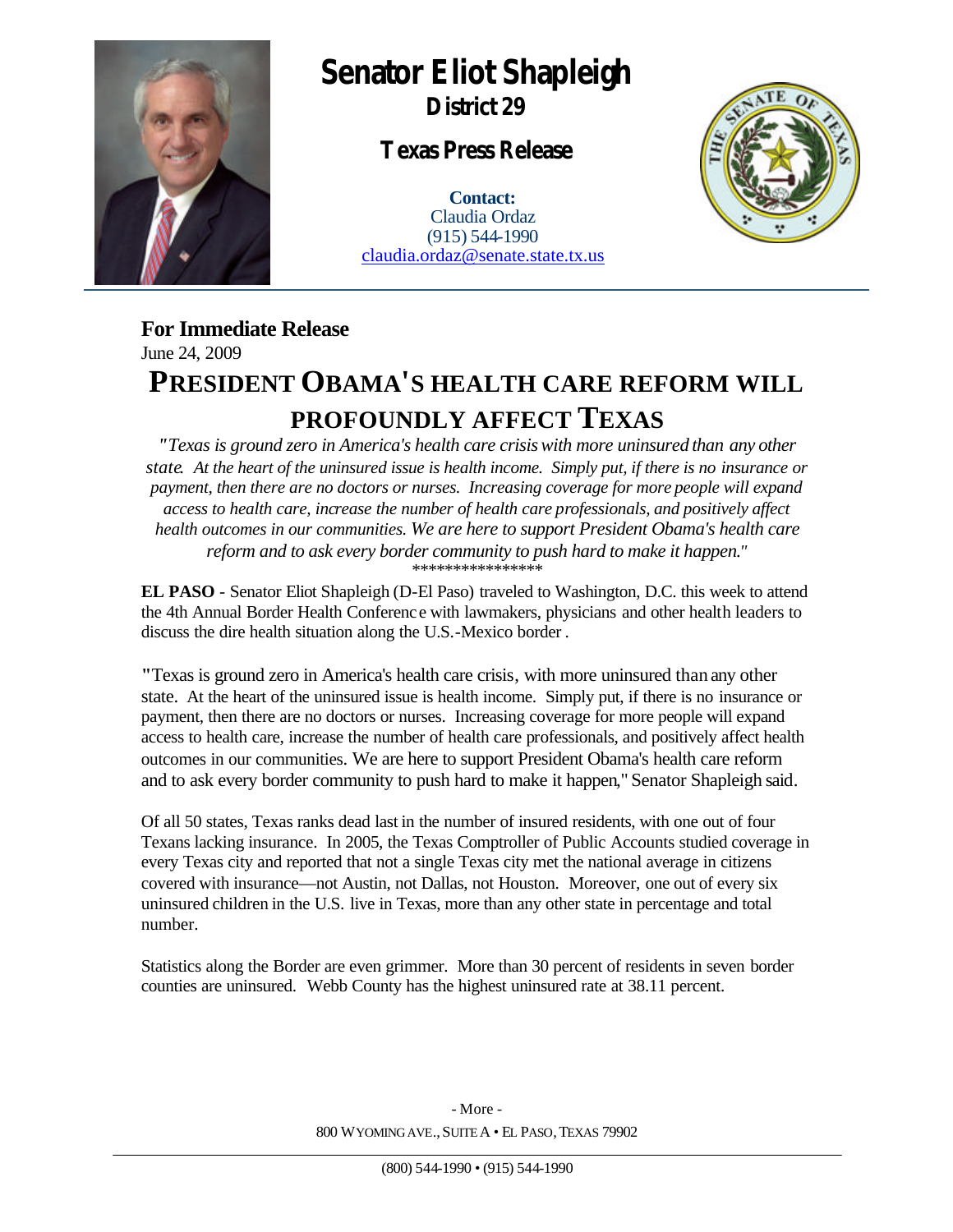Percent Uninsured, 2005  $18.6$  to 21.4 21.4 to 23.3 23.3 to 26.5 26.5 to 37.4

Under-65 Residents With No Health Insurance, 2005

The Comptroller defines the Texas border region as the 43 counties east of I-37 and south of I-10. The border region continues to have some of the worst health outcomes and socioeconomic indicators in the nation:

- One out of four children living in the border region does not have health insurance. Nationally, only 12 percent of children are uninsured.
- 26 percent of border residents live below the federal poverty level (FPL), compared to 17.5 percent statewide and 12.5 percent nationally.
- 34.4 percent of children in Texas border counties are in families living below FPL—more than twice the national rate of 16 percent.
- Diabetes complications account for 52 deaths per 1,000 in the border region—almost twice the statewide average of 29.5 per 1,000 deaths.
- Tuberculosis infections occur more often along the border—8.96 per 100,000 residents, compared to Texas at 6.7 and the U.S. at 4.6 per 100,000.
- Nine people per 100,000 in the border region are infected with Hepatitis A—three times the statewide average of three per 100,000.
- Liver disease causes 13 out of every 1,000 deaths in the border region and 10 per 1,000 in Texas.
- More mothers in the Border region receive either belated or no prenatal care. 21 percent of mothers along the Border do not start care during the first trimester, compared to 16 percent for the nation.
- Medicaid pays for a higher proportion of pregnancies in the border region. Nationally, 41 percent of births are paid for using Medicaid. In the border region, Medicaid covers 65 percent of all births.

- More -

800 WYOMING AVE.,SUITE A • EL PASO,TEXAS 79902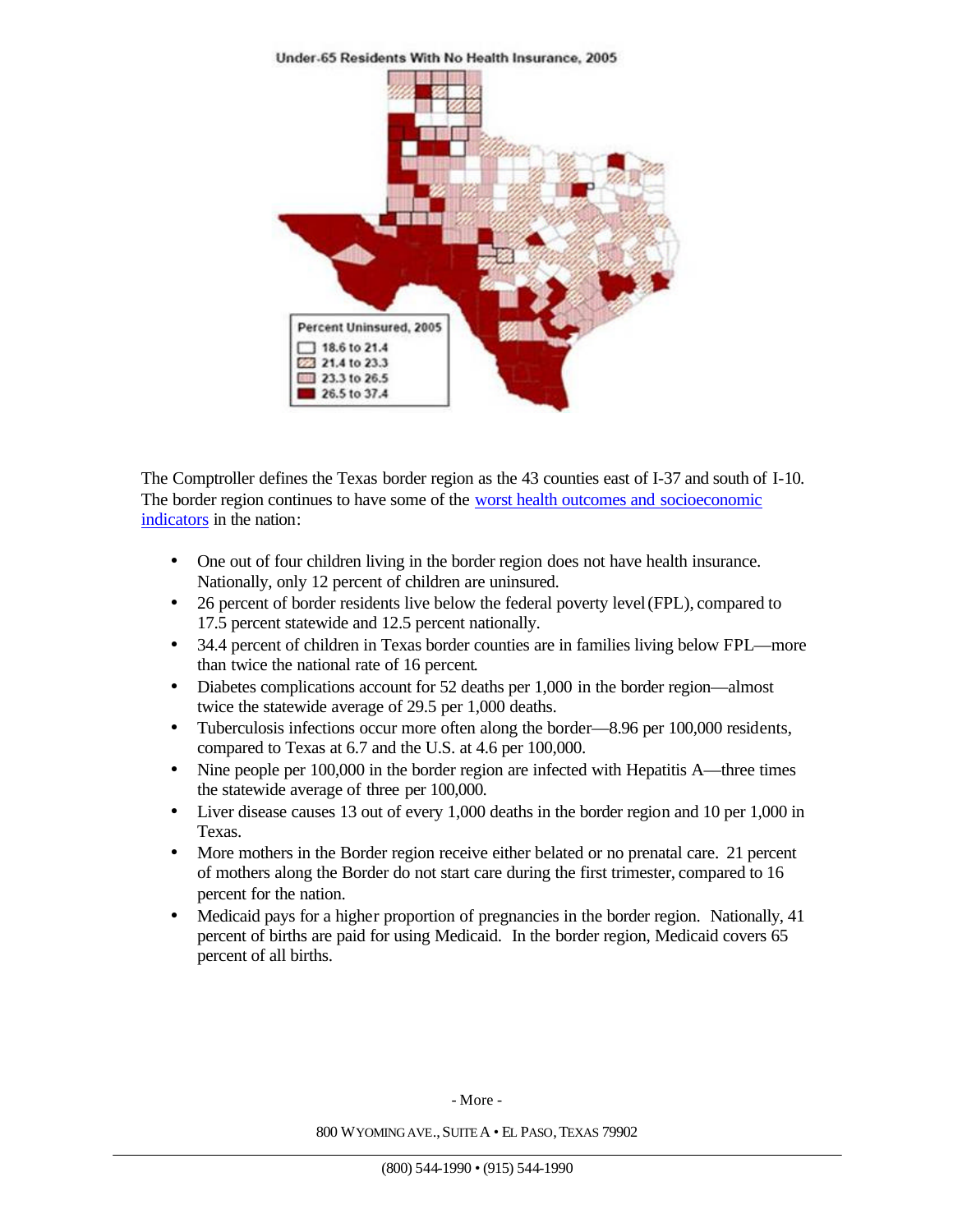Furthermore, an inadequate number of health care providers along the border limit accessibility to services necessary to maintain good health. According to the Department of State Health Services, the Border region has fewer health care professionals per 100,000 residents than non-border regions. The *Direct Care Physicians per 100,000 in Texas (2008)* map highlights the fact that physicians are not evenly distributed among the regions of Texas. Metropolitan border areas had an average of 145.2 physicians per 100,000 residents, while non-metropolitan border areas averaged even less with only 70.7 per 100,000. Non-border areas have a much higher ratio of physicians with 170.7 per 100,000 in metropolitan areas and 88.7 per 100,000 in non-metropolitan areas.

*Direct Care Physicians per 100,000 (2008)*

**DPC Physicians** per 100,000 Population 0  $0.1 - 59.1$ 59.2 - 107.5 107.6 - 179.3

179.4 - 339.3

Source: Health Professionals Resource Center

The Texas population has grown from 14.7 million in 1981 to more than 23.9 million in 2007. By 2030, the population of Texas will grow to more than 33 million. With the population continuing to increase, Texas will need to graduate more medical school students in the future. In 2000, 44 percent of physicians in Texas graduated from a Texas medical school, with 35 percent coming from other states, and 21 percent coming from other countries.

The chart *Dentists per 100,000 Population, Texas (2008)* shows where dentists are located throughout the state. The border has an extreme shortage of dentists, falling far short of the state average of 36.5 dentists per 100,000 population. In border metropolitan areas, there are 15.7 dentists per 100,000 population while non-border metropolitan areas have 41.1 dentists per 100,000. Even worse, border non-metropolitan areas have only 11.8 dentists per 100,000 population while non-border non-metropolitan areas have 25.2 dentists per 100,000.

- More -

800 WYOMING AVE.,SUITE A • EL PASO,TEXAS 79902